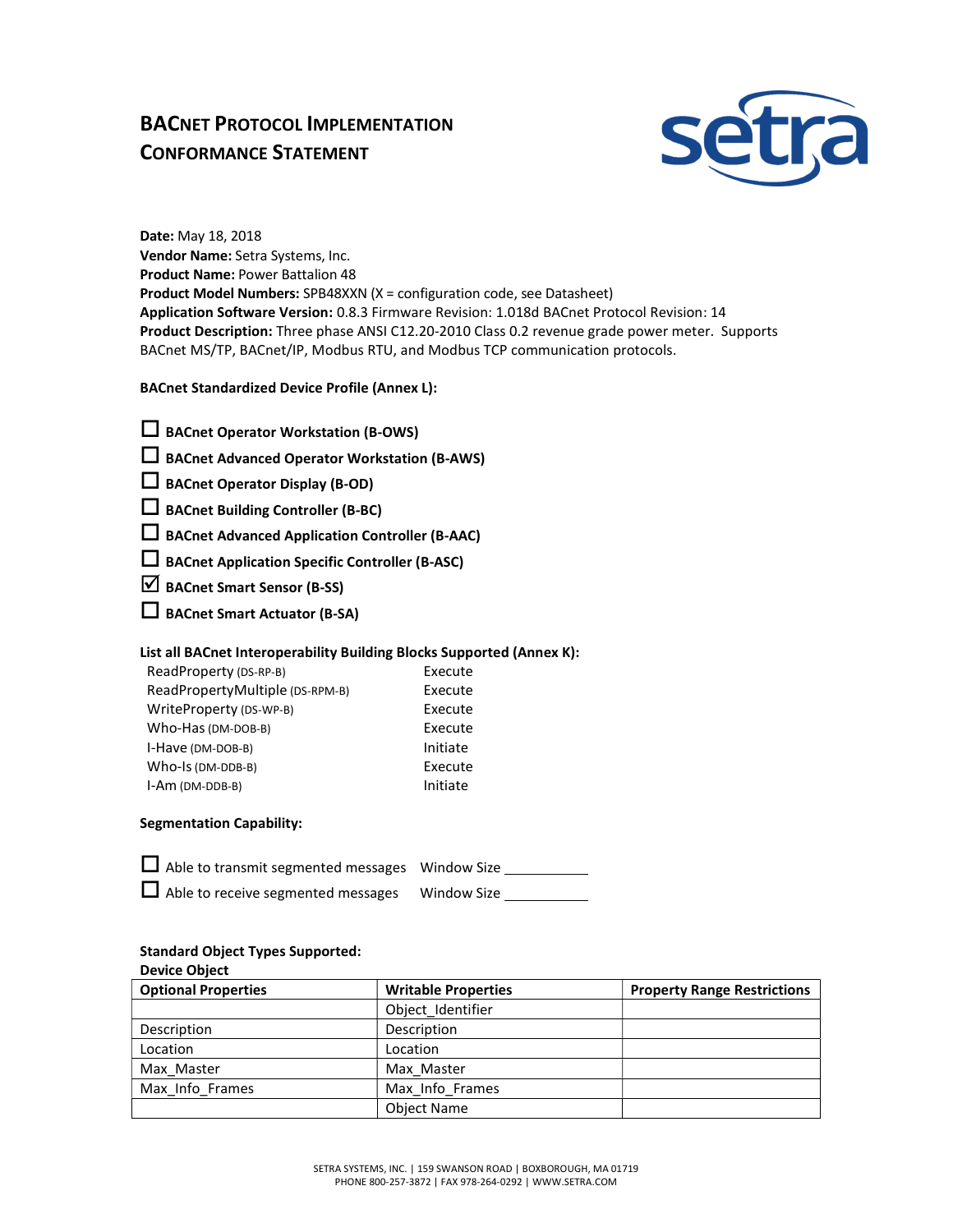Analog Input

| <b>Optional Properties</b> | <b>Writable Properties</b> | <b>Property Range Restrictions</b> |
|----------------------------|----------------------------|------------------------------------|
|                            |                            |                                    |

Analog Value

| <b>Optional Properties</b> | <b>Writable Properties</b> | <b>Property Range Restrictions</b> |
|----------------------------|----------------------------|------------------------------------|
|                            | Present Value              |                                    |

Binary Value

| <b>Optional Properties</b> | <b>Writable Properties</b> | <b>Property Range Restrictions</b> |
|----------------------------|----------------------------|------------------------------------|
|                            | Present Value              |                                    |

#### Analog Value

| <b>Optional Properties</b> | <b>Writable Properties</b> | <b>Property Range Restrictions</b> |
|----------------------------|----------------------------|------------------------------------|
|                            | Present Value              |                                    |

#### Positive Integer Value

| <b>Optional Properties</b> | <b>Writable Properties</b> | <b>Property Range Restrictions</b> |
|----------------------------|----------------------------|------------------------------------|
|                            | Present Value              |                                    |

#### Multi-state Value

| <b>Optional Properties</b> | <b>Writable Properties</b> | Property Range Restrictions |
|----------------------------|----------------------------|-----------------------------|
|                            | Present Value              |                             |
| <b>State Text</b>          |                            |                             |

#### Bitstring Value

| <b>Optional Properties</b> | <b>Writable Properties</b> | <b>Property Range Restrictions</b> |
|----------------------------|----------------------------|------------------------------------|
|                            | <b>Present Value</b>       |                                    |

#### Structured View

| <b>Optional Properties</b> | <b>Writable Properties</b> | <b>Property Range Restrictions</b> |
|----------------------------|----------------------------|------------------------------------|
|                            | <b>Object Name</b>         |                                    |

#### Data Link Layer Options:

 $\Box$  BACnet IP, (Annex J)

BACnet IP, (Annex J), Foreign Device (PS3037-E only)

 $\square$  ISO 8802-3, Ethernet (Clause 7)

 $\Box$  ATA 878.1, 2.5 Mb. ARCNET (Clause 8)

 $\square$  ATA 878.1, EIA-485 ARCNET (Clause 8), baud rate(s)

MS/TP master (Clause 9), baud rate(s): 9600, 19200, 38400, 76800, 115200

 $\Box$  MS/TP slave (Clause 9), baud rate(s):

 $\square$  Point-To-Point, EIA 232 (Clause 10), baud rate(s): \_\_\_\_\_\_\_\_

 $\square$  Point-To-Point, modem, (Clause 10), baud rate(s):  $\rule{1em}{0.15mm}$ 

- $\square$  LonTalk, (Clause 11), medium: \_\_\_\_\_\_
- $\square$  BACnet/ZigBee (ANNEX O)

 $\Box$  Other:

#### Device Address Binding:

Is static device binding supported? (This is currently necessary for two-way communication with MS/TP slaves and certain other devices.)  $\Box$  Yes  $\Box$  No